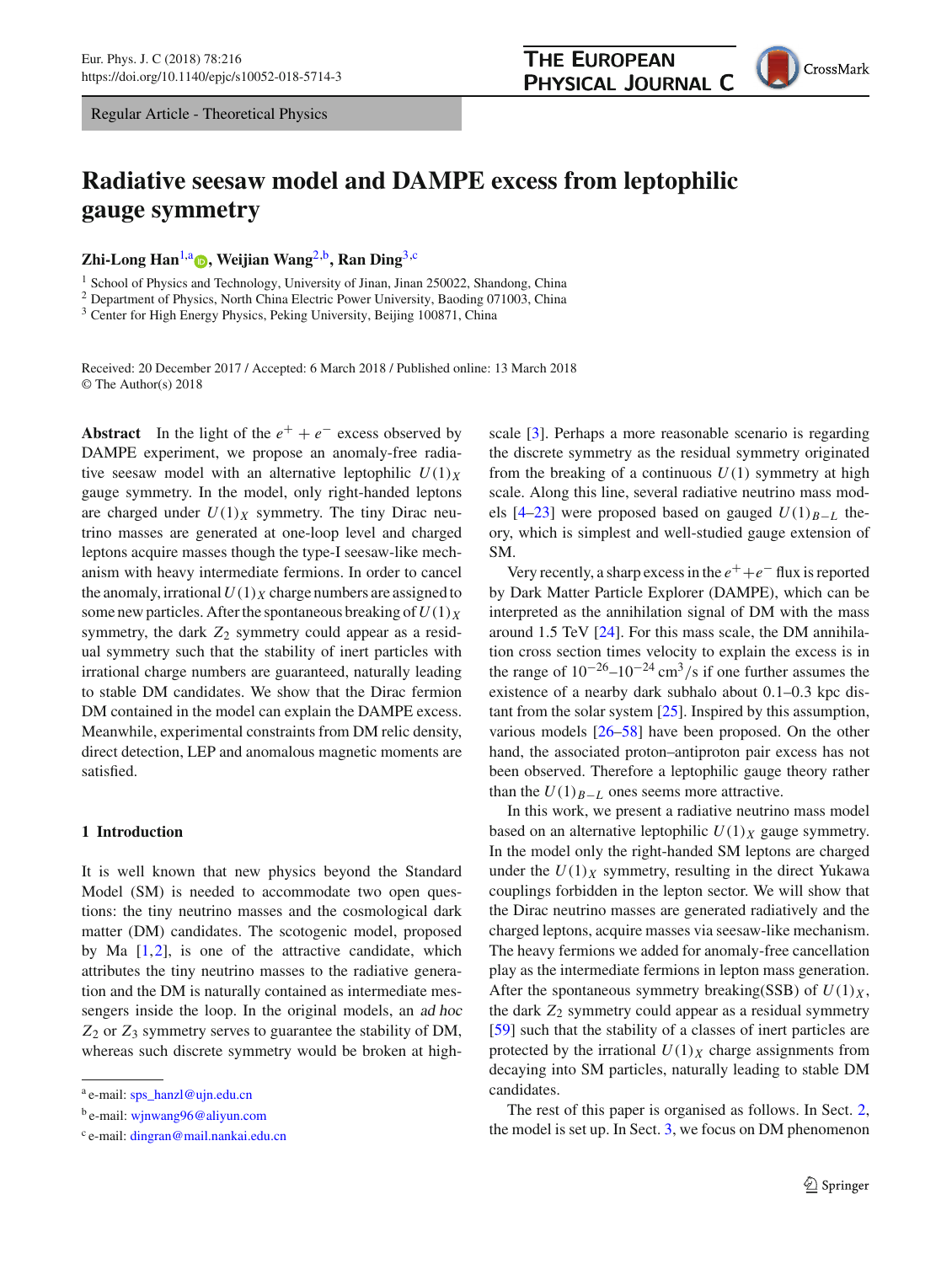<span id="page-1-1"></span>

|           | Lepton fields   |       |                |             |                  |                          |                          | Scalar fields  |                  |                          |                          |                  |
|-----------|-----------------|-------|----------------|-------------|------------------|--------------------------|--------------------------|----------------|------------------|--------------------------|--------------------------|------------------|
|           | $L_L$           | $E_R$ | $\nu_{Ri}$     | $\Psi_{Lm}$ | $\Psi_{Rm}$      | $F_{L\alpha}$            | $F_{R\alpha}$            | Φ              | $\eta_1$         | $\eta_2$                 |                          | $\sigma$         |
| $SU(2)_L$ |                 |       |                |             |                  |                          |                          | 2              | ∠                |                          |                          |                  |
| U(1)      | $-\overline{2}$ | $-1$  | $\overline{0}$ | $-1$        | $-1$             | $\mathbf{0}$             | $\theta$                 | $\overline{a}$ | $\overline{2}$   |                          |                          | $\boldsymbol{0}$ |
| $U(1)_X$  | $\theta$        | 3n    | 2n             | 2n          | $\boldsymbol{n}$ | $\frac{\sqrt{11}+1}{2}n$ | $\frac{\sqrt{11}-1}{2}n$ | $\overline{0}$ | $\boldsymbol{n}$ | $\frac{\sqrt{11}-1}{2}n$ | $\frac{\sqrt{11}-3}{2}n$ | $\boldsymbol{n}$ |

**Table 1** Contents of relevant particle fields. We have set  $i = 1, 2$ ;  $m = 1 - 9$  and  $\alpha = 1 - 4$  to satisfy the anomaly free condition

and its implication on DAMPE results. Conclusions are given in Sect. [4.](#page-6-4)

#### <span id="page-1-0"></span>**2 Model setup**

## 2.1 Particle content and anomaly cancellation

All the field contents and their charge assignments under  $SU(2)_L \times U(1)_Y \times U(1)_X$  gauge symmetry are summarized in Table [1.](#page-1-1) First of all, the  $U(1)_X$  symmetry proposed here is a right-handed leptophilic gauge symmetry since, in SM sector, only right-handed leptons carry  $U(1)_X$  charges. As a result, the SM Yukawa coupling  $\overline{L}\Phi E_R$  for charged lepton mass generation is strictly forbidden. In order to generate the minimal Dirac neutrino mass, two right-handed neutrino field  $v_{Ri}$  (*i* = 1, 2) are added being coupled with  $U(1)_X$ , leading to the zero mass for the lightest neutrino. The direct Yukawa minimal Dirac<br>  $v_{Ri}$  (*i* = 1, 2)<br>
to the zero ma<br>
coupling  $\overline{L}\widetilde{\Phi}v$ coupling  $\bar{L}\tilde{\Phi}v_R$  is also forbidden. Instead we have introduce several Dirac fermions as the intermediated fields for lepton mass generation with their corresponding chiral components  $\Psi_{Ri/Li}(i = 1-9)$  and  $F_{Ri/Li}(i = 1-4)$  respectively. In the scalar sector, we further add inert doublet scalars  $\eta_1$ ,  $\eta_2$  and one inert singlet scalar  $χ$ . An SM singlet scalar  $σ$  is added being responsible for  $U(1)_X$  breaking.

First and foremost, we check the anomaly cancellations for the new gauge symmetry in the model. The  $[SU(3)_C]^2U(1)_X$ and  $[SU(2)_L]^2 U(1)_X$  anomalies are zero because quark and left-handed leptons are not assumed coupled to  $U(1)_X$ . We then find all other anomalies are also zero because

$$
[U(1)_Y]^2 U(1)_X : -3 \times (-1)^2 \times 3n + 9 \times (-1)^2
$$
  
\n
$$
\times 2n - 9 \times (-1)^2 \times n = 0
$$
  
\n
$$
[U(1)_X]^2 U(1)_Y : -3 \times (3n)^2 \times (-1) + 9 \times (2n)^2
$$
  
\n
$$
\times (-1) - 9 \times n^2 \times (-1) = 0
$$
  
\n[Gravity]<sup>2</sup> U(1)\_Y : Str[Q\_Y]\_{SM} + (-1) - (-1) = 0  
\nU(1)\_Y^3 : Str[Q\_Y^3]\_{SM} + (-1)^3 - (-1)^3 = 0  
\n[Gravity]<sup>2</sup> U(1)\_X : -3 \times 3n - 2 \times 2n + 9 \times 2n  
\n-9 \times n + 4 \times Q\_{F\_L} - 4 \times Q\_{F\_R} = 0  
\n[U(1)\_X]^3 : -3 \times (3n)^3 - 2 \times (2n)^3 + 9 \times (2n)^3  
\n-9 \times n^3 + 4 \times Q\_{F\_L}^3 - 4 \times Q\_{F\_R}^3 = 0\n(1)

Here,  $Q_{F_L} = (\sqrt{11} + 1)n/2$  and  $Q_{F_R} = (\sqrt{11} - 1)n/2$ are the  $U(1)_X$  $U(1)_X$  $U(1)_X$  charge of  $F_L$  and  $F_R$  as shown in Table 1 respectively. In order to cancel anomaly, the *FLi*/*Ri* fermions acquire irrational  $U(1)_X$  charge numbers. Similar scenarios also appeared in radiative inverse or linear seesaw models [\[8](#page-7-6),[9\]](#page-7-7) where other solutions to anomaly free conditions with irrational *B* − *L* charges of mirror fermions were found.

#### 2.2 Scalar sector

The scalar potential in our model is given by

<span id="page-1-2"></span>
$$
V = \mu_{\Phi}^{2} \Phi^{\dagger} \Phi + \mu_{\eta_{1}}^{2} \eta_{1}^{\dagger} \eta_{1} + \mu_{\eta_{2}}^{2} \eta_{2}^{\dagger} \eta_{2} + \mu_{\chi}^{2} |\chi|^{2} + \mu_{\sigma}^{2} |\sigma|^{2} + \lambda_{\Phi} (\Phi^{\dagger} \Phi)^{2} + \lambda_{\eta_{1}} (\eta_{1}^{\dagger} \eta_{1})^{2} + \lambda_{\eta_{2}} (\eta_{2}^{\dagger} \eta_{2})^{2} + \lambda_{\chi} |\chi|^{4} + \lambda_{\sigma} |\sigma|^{4} + \lambda_{\eta_{1} \Phi} (\Phi^{\dagger} \Phi)(\eta_{1}^{\dagger} \eta_{1}) + \lambda_{\eta_{1} \Phi}' (\eta_{1}^{\dagger} \Phi)(\Phi^{\dagger} \eta_{1}) + \lambda_{\eta_{2} \Phi} (\Phi^{\dagger} \Phi)(\eta_{2}^{\dagger} \eta_{2}) + \lambda_{\eta_{2} \Phi}' (\eta_{2}^{\dagger} \Phi)(\Phi^{\dagger} \eta_{2}) + \lambda_{\chi} \Phi |\chi|^{2} (\Phi^{\dagger} \Phi) + \lambda_{\sigma} \Phi |\sigma|^{2} (\Phi^{\dagger} \Phi) + \lambda_{\eta_{1} \eta_{2}} (\eta_{1}^{\dagger} \eta_{1})(\eta_{2}^{\dagger} \eta_{2}) + \lambda_{\eta_{1} \eta_{2}}' (\eta_{1}^{\dagger} \eta_{2})(\eta_{2}^{\dagger} \eta_{1}) + \lambda_{\chi} \eta_{1} |\chi|^{2} (\eta_{1}^{\dagger} \eta_{1}) + \lambda_{\sigma} \eta_{1} |\sigma|^{2} (\eta_{1}^{\dagger} \eta_{1}) + \lambda_{\chi} \eta_{2} |\chi|^{2} (\eta_{2}^{\dagger} \eta_{2}) + \lambda_{\sigma} \eta_{2} |\sigma|^{2} (\eta_{2}^{\dagger} \eta_{2}) + \lambda_{\chi} \sigma |\chi|^{2} |\sigma|^{2} + [\mu(\eta_{1}^{\dagger} \Phi) \sigma + \lambda(\eta_{2}^{\dagger} \Phi) \chi \sigma + \text{h.c.}]
$$
\n(2)

The scalars  $\Phi$  and  $\sigma$  and  $\eta_1$  with their vevs after SSB of  $U(1)_X$  can be parameterized as

$$
\Phi = \begin{pmatrix} G_{\phi}^{+} \\ \frac{v_{\phi} + \phi_{+i}^{0} G_{\phi}}{\sqrt{2}} \end{pmatrix}, \qquad \eta_{1} = \begin{pmatrix} \eta_{1}^{+} \\ \frac{u}{\sqrt{2}} + \eta_{1}^{0} \end{pmatrix},
$$

$$
\sigma = \frac{v_{\sigma} + \sigma_{0} + i G_{\sigma}}{\sqrt{2}}.
$$
(3)

Then the minimum of *V* is determined by

$$
v_{\phi}\left(\mu_{\Phi}^2 + \lambda_{\Phi}v_{\phi}^2 + \frac{1}{2}\lambda_{\sigma\Phi}v_{\sigma}^2 + \frac{1}{2}\left(\lambda_{\eta_1\Phi} + \lambda'_{\eta_1\Phi}\right)u^2\right) + \frac{\mu v_{\sigma}u}{\sqrt{2}} = 0,
$$
  

$$
v_{\sigma}\left(\mu_{\sigma}^2 + \lambda_{\sigma}v_{\sigma}^2 + \frac{1}{2}\lambda_{\sigma\Phi}v_{\phi}^2 + \frac{1}{2}\lambda_{\sigma\eta_1}u^2\right) + \frac{\mu v_{\phi}u}{\sqrt{2}} = 0,
$$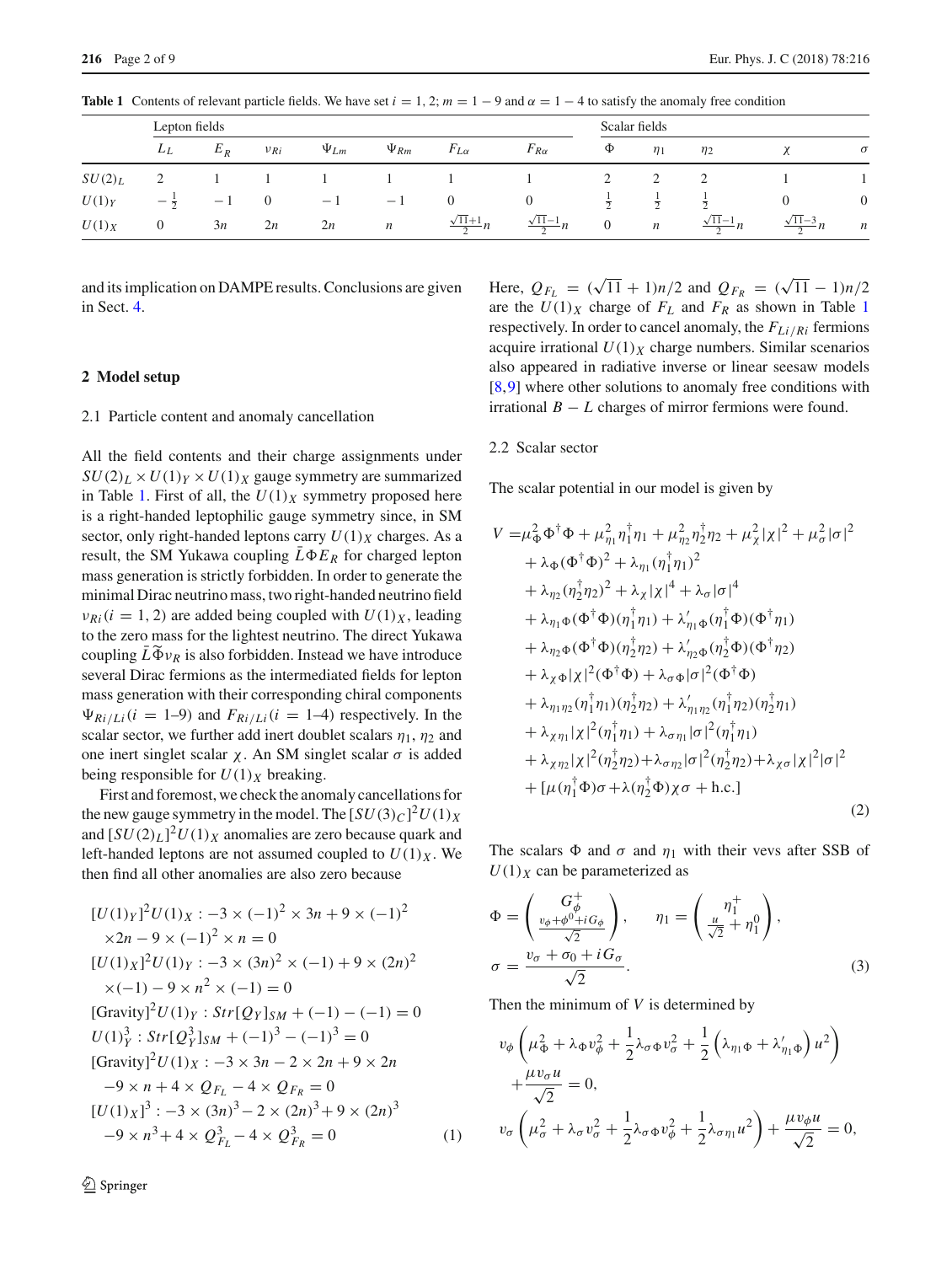For a large and negative  $\mu_{\sigma}^2$ , there exists a solution with  $u^2 \ll$  $v_{\phi}^2 \ll v_{\sigma}^2$  as

$$
v_{\sigma}^{2} \simeq \frac{-\mu_{\sigma}^{2}}{\lambda_{\sigma}}, \quad v_{\phi}^{2} \simeq \frac{-2\mu_{\Phi}^{2} - \lambda_{\sigma} \Phi v_{\sigma}^{2}}{2\lambda_{\Phi}},
$$

$$
u^{2} \simeq \frac{-\sqrt{2}\mu v_{\phi} v_{\sigma}}{2\mu_{\eta_{1}}^{2} + \lambda_{\sigma \eta_{1}} v_{\sigma}^{2}},
$$
(5)

where  $v_{\phi} \simeq 246$  GeV is the vev of the SM Higgs doublet scalar and  $v_{\sigma}$  is responsible for the SSB of  $U(1)_X$  symmetry. We have set a positive  $\mu_{\eta_1}^2$ , hence the vev of  $\eta_1$  scalar is not directly acquired as that of  $\Phi$  and  $\sigma$  but induced from  $\mu(\eta_1^{\dagger} \Phi) \sigma$  term. Note that  $\eta_2$  and  $\chi$  do not acquire vevs because of positive  $\mu_{\eta_2}^2$ ,  $\mu_{\chi}^2$  and the absence of linear terms, like  $\chi \sigma^k$ .

The mass spectrum of scalar  $\sigma$ ,  $\Phi$  and  $\eta_1$  can be obtained with the their vevs and the cross terms in Eq. [\(2\)](#page-1-2). In the condition of  $u^2 \ll v_\phi^2 \ll v_\sigma^2$ , the contributions from  $v_\Phi$  and  $v_{\sigma}$  to scalar masses are dominant, and mixings between  $\eta_1$ and other CP-even scalars are negligible small. Then the two CP-even scalars *h* and *H* with mass eigenvalues are given by

$$
m_{h,H}^2 \simeq \lambda_{\Phi} v_{\phi}^2 + \lambda_{\sigma} v_{\sigma}^2 \mp \sqrt{(\lambda_{\Phi} v_{\phi}^2 - \lambda_{\sigma} v_{\sigma}^2)^2 + \lambda_{\sigma \Phi}^2 v_{\phi}^2 v_{\sigma}^2},\tag{6}
$$

with the mixing angle

$$
\tan 2\alpha = \frac{\lambda_{\sigma} \Phi v_{\Phi} v_{\sigma}}{\lambda_{\sigma} v_{\sigma}^2 - \lambda_{\Phi} v_{\phi}^2},\tag{7}
$$

where we take scalar *h* as the SM-like Higgs boson and *H* the heavy Higgs boson. A small mixing angle sin  $\alpha \sim 0.1$  is assumed to satisfy Higgs measurement [\[60](#page-7-8)]. Note that due to the lack of  $(\Phi^{\dagger} \eta_{1,2})^2$  term, we actually have nearly degenerate masses for the real and imaginary part of  $\eta_{1,2}^0$  [\[61](#page-7-9)], and they are assumed to be degenerate for simplicity in the following discussion. The masses of scalar doublet  $\eta_1$  are

$$
m_{\eta_1^0}^2 \simeq \mu_{\eta_1}^2 + \frac{1}{2} (\lambda_{\phi\eta_1} + \lambda'_{\phi\eta_1}) v_{\phi}^2 + \frac{1}{2} \lambda_{\sigma\eta_1} v_{\sigma}^2, \tag{8}
$$

$$
m_{\eta_1^{\pm}}^2 \simeq \mu_{\eta_1}^2 + \frac{1}{2} \lambda_{\phi \eta_1} v_{\phi}^2 + \frac{1}{2} \lambda_{\sigma \eta_1} v_{\sigma}^2. \tag{9}
$$

Hereafter, we take degenerate  $\eta_1$  scalars and  $m_{H,\eta_1} \sim$ 500 GeV for illustration. For a complete detail of mass spectrum of  $\Phi$ ,  $\sigma$ ,  $\eta_1$  scalars, one can refer some models which shares part of the scalar potential, e.g. Ref. [\[61\]](#page-7-9). On the other hand, we pay more attention to inert scalars  $\eta_2$  and  $\chi$  which are closely related to neutrino mass generation and DM. Note that scalars  $\eta_2$ ,  $\chi$  do not mix with  $\Phi$ ,  $\sigma$  and  $\eta_1$ . The two mass



<span id="page-2-0"></span>**Fig. 1** Charged lepton mass generation

eigenstate of neutral complex scalars  $\eta_2^0$  and  $\chi$  are obtained<br>by by

$$
\begin{pmatrix} S_1 \\ S_2 \end{pmatrix} = \begin{pmatrix} \cos \theta - \sin \theta \\ \sin \theta & \cos \theta \end{pmatrix} \begin{pmatrix} \eta_2^0 \\ \chi \end{pmatrix}, \quad \sin 2\theta = \frac{\lambda v_{\phi} v_{\sigma}}{m_{S_1}^2 - m_{S_2}^2},\tag{10}
$$

with mass eigenvalues

$$
m_{S_{1,2}}^2 = \frac{1}{2} \Big( M_{\eta_2}^2 + M_\chi^2 \pm \sqrt{(M_{\eta_2}^2 - M_\chi)^2 + \lambda^2 v_\phi^2 v_\sigma^2} \Big),\tag{11}
$$

where

$$
M_{\eta_2}^2 \simeq \mu_{\eta_2}^2 + \frac{1}{2} (\lambda_{\phi \eta_2} + \lambda'_{\phi \eta_2}) v_{\phi}^2 + \frac{1}{2} \lambda_{\sigma \eta_2} v_{\sigma}^2,
$$
  

$$
M_{\chi}^2 \simeq \mu_{\chi}^2 + \frac{1}{2} \lambda_{\chi \phi} v_{\phi}^2 + \frac{1}{2} \lambda_{\chi \sigma} v_{\sigma}^2.
$$
 (12)

Meanwhile, the mass of inert charged scalar  $\eta_2^{\pm}$  is

$$
M_{\eta_2^{\pm}}^2 \simeq \mu_{\eta_2}^2 + \frac{1}{2}\lambda_{\phi\eta_2}v_{\phi}^2 + \frac{1}{2}\lambda_{\sigma\eta_2}v_{\sigma}^2 \tag{13}
$$

As will shown in Sect. [3,](#page-4-0) the DAMPE excess favors fermion DM  $m_{F_1} \sim 1.5$  TeV. Therefore, heavier inert scalars, e.g.,  $m_{S_1, S_2, \eta_2^{\pm}} \sim 10$  TeV, are assumed.

#### 2.3 Lepton masses

<span id="page-2-1"></span>The Yukawa interactions related to charged lepton mass generation is given by

$$
\mathcal{L}_1 \supset y_1 \bar{L} \eta_1 \Psi_R + y_2 \bar{E}_R \Psi_L \sigma + y \bar{\Psi}_L \Psi_R \sigma + \text{h.c.} \tag{14}
$$

the charged lepton masses are generated though the diagram in Fig. [1.](#page-2-0) In the basis of  $(l_L, \Psi_L)$  and  $(E_R, \Psi_R)$ , we obtain the  $12 \times 12$  effective mass matrix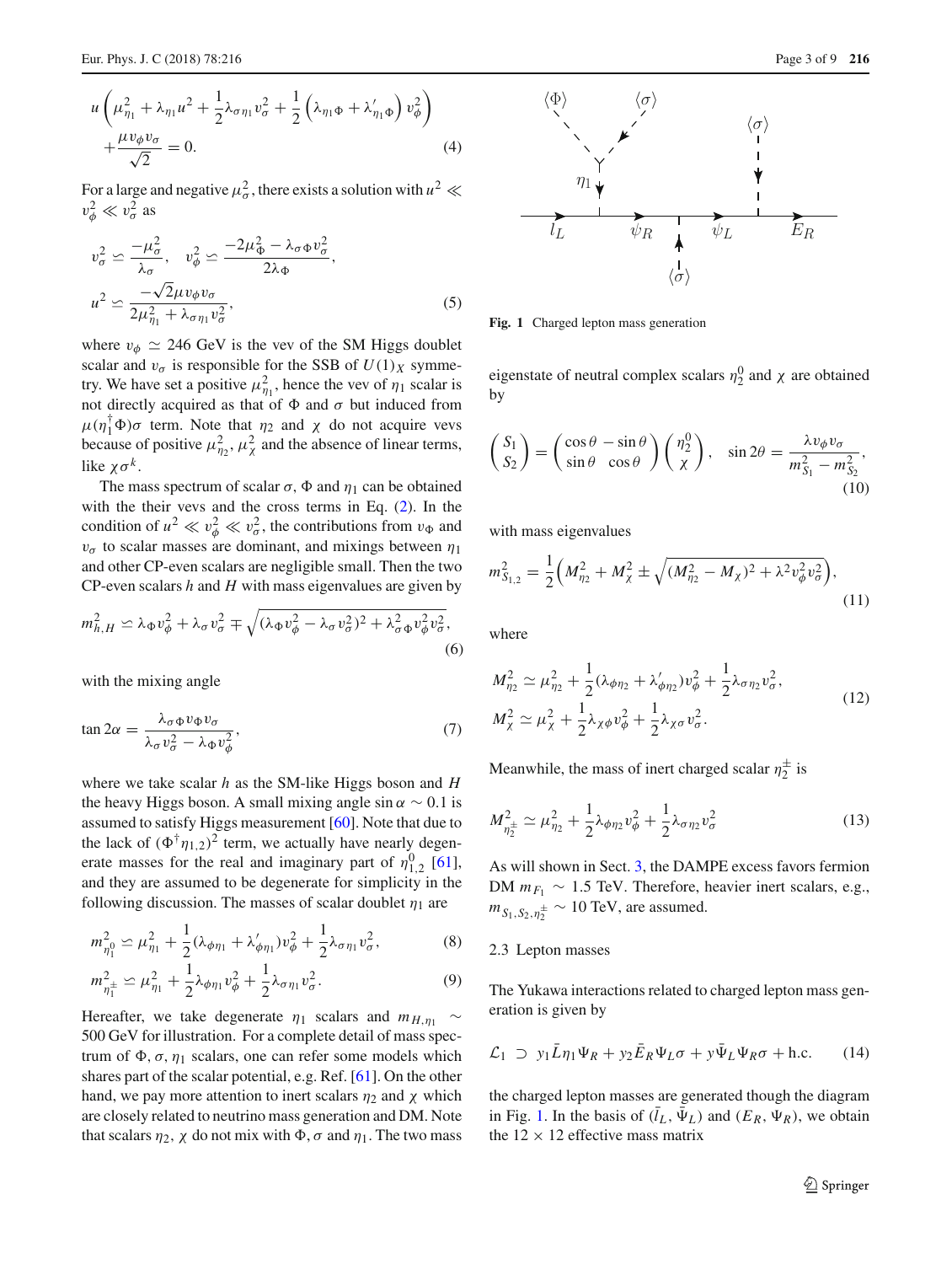

<span id="page-3-0"></span>**Fig. 2** Dirac neutrino mass generation

$$
\left(\bar{l}_L \ \bar{\Psi}_L\right) \left(\frac{0}{\frac{y_2 v_\sigma}{\sqrt{2}}} \frac{\frac{y_1 u}{\sqrt{2}}}{\frac{y_2 v_\sigma}{\sqrt{2}}}\right) \left(\frac{E_R}{\Psi_R}\right) + \text{h.c.} \tag{15}
$$

Then the charged lepton mass is obtained as  $M_l \simeq$  $y_1 y_2 u / (\sqrt{2}y)$ . Correct charged lepton mass can be acquired with  $y_{1,2}^e = 8.5 \times 10^{-4}$ ,  $y_{1,2}^{\mu} = 1.2 \times 10^{-2}$  and  $y_{1,2}^{\tau} =$  $5.0 \times 10^{-2}$  for  $u = 10$  GeV and  $y = 0.01$ .

<span id="page-3-1"></span>The Yukawa sector for Dirac neutrino mass generation is<br>given by<br> $\mathcal{L}_2 \supset h_1 \bar{L} F_R \tilde{\eta}_2 + h_2 \bar{\nu}_R F_L \chi^{\dagger} + f \bar{F}_L F_R \sigma + \text{h.c.}$  (16) given by

$$
\mathcal{L}_2 \supset h_1 \bar{L} F_R \widetilde{\eta}_2 + h_2 \bar{\nu}_R F_L \chi^{\dagger} + f \bar{F}_L F_R \sigma + \text{h.c.} \tag{16}
$$

The effective mass matrix for active neutrinos depicted in<br>Fig. 2 is expressed as<br> $(m_v)_{\alpha\beta} = \frac{\sin 2\theta}{\cos \theta} \sum_{k=1}^{6} h_1^{\alpha k} m_{F_k} h_2^{k\beta} \left[ \frac{m_{S_1}^2}{2} \log \left( \frac{m_{S_1}^2}{2} \right) \right]$ Fig. [2](#page-3-0) is expressed as

$$
(m_{\nu})_{\alpha\beta} = \frac{\sin 2\theta}{8\pi^2} \sum_{k=1}^{6} h_1^{\alpha k} m_{F_k} h_2^{\beta} \left[ \frac{m_{S_1}^2}{m_{F_k}^2 - m_{S_1}^2} \log \left( \frac{m_{S_1}^2}{m_k^2} \right) - \frac{m_{S_2}^2}{m_{F_k}^2 - m_{S_2}^2} \log \left( \frac{m_{S_2}^2}{m_{F_k}^2} \right) \right]
$$
(17)

where  $m_{F_k}(k = 1 - 4)$  denote the masses inert Dirac fermions. Typically,  $m_v \sim 0.1$  eV can be realised with  $θ$  ~ 10<sup>-3</sup>, *h*<sub>1</sub>  $\approx$  *h*<sub>2</sub> ~ 10<sup>-4</sup>, *m<sub>F</sub>* ~ 1.5 TeV and  $m_{S_1, S_2} \sim 10$  TeV. From Eqs. [\(2\)](#page-1-2), [\(14\)](#page-2-1) and [\(16\)](#page-3-1), one can confirm that after the symmetry breaking with  $v_{\phi}$  and  $v_{\sigma}$  there exists a residual  $Z_2$  symmetry for which the irrational  $U(1)_X$ charged particles ( $F_{Ri/Li}$ ,  $\eta_1$  and  $\chi$ ) are odd while other are even. Therefore the lightest particles with irrational charges can not decay into SM particles and thus can be regarded as DM candidate.

#### 2.4 Lepton flavor violation

The new Yukawa interactions of charged lepton will induce lepton flavor violation processes at one-loop level. Taking the radiative decay  $\ell_{\alpha} \to \ell_{\beta} \gamma$  for an illustration, the corresponding branching ratio is calculated as  $[62]$  $[62]$  $\overline{a}$ 

⎧Ī

$$
BR(\ell_{\alpha} \to \ell_{\beta} \gamma) = \frac{3\alpha_{em}}{64\pi G_F^2} \left\{ \left| \sum_{i=1}^{9} \frac{y_1^{i\beta *} y_1^{i\alpha}}{m_{\eta_1}^2} F_1 \left( \frac{m_{\Psi_i}^2}{m_{\eta_1}^2} \right) \right. \right. \\ \left. + \sum_{i=1}^{4} \frac{h_1^{i\beta *} h_1^{i\alpha}}{m_{\eta_2}^2} F_2 \left( \frac{m_{F_i}^2}{m_{\eta_2}^2} \right) \right\}^2 \right\} \\ \left. + \left| \sum_{i=1}^{9} \sum_{\phi=h, H} \frac{y_2^{i\beta *} y_2^{i\alpha}}{m_{\phi}^2} C_{\phi}^2 F_1 \left( \frac{m_{\Psi_i}^2}{m_{\phi}^2} \right) \right\}^2 \right\} \\ \times BR(\ell_{\alpha} \to \ell_{\beta} v_{\alpha} \bar{v}_{\beta}), \tag{18}
$$

where  $C_h = \sin \alpha$  and  $C_H = \cos \alpha$ . And the loop functions  $F_{1,2}(x)$  are given by

$$
F_1(x) = -\frac{2 + 3x - 6x^2 + x^3 + 6x \ln x}{6(1 - x)^4},
$$
\n(19)

$$
F_2(x) = \frac{1 - 6x + 3x^2 + 2x^3 - 6x^2 \ln x}{6(1 - x)^4}.
$$
 (20)

According to previous discussion,  $y_{1,2}^e = 8.5 \times 10^{-4}$ ,  $y_{1,2}^\mu =$  $1.2 \times 10^{-2}$ ,  $y_{1,2}^{\tau} = 5.0 \times 10^{-2}$  with  $m_{\Psi,\eta_1^0,H} \sim 500 \,\text{GeV}$  and  $h_1 \sim 10^{-4}$  with  $m_F \sim 1.5$  TeV,  $m_{\eta_2^+} \sim 10$  TeV are taken to reproduce lepton masses. Due to small Yukawa coupling *h* and heavy mass of  $\eta_2^{\pm}$ , contribution of charged scalar  $\eta_2^{\pm}$ is suppressed. The predicted branching ratios are BR( $\mu \rightarrow$ *e*γ)  $\approx$  1.6 × 10<sup>-15</sup>, BR( $\tau \to e\gamma$ )  $\approx$  4.6 × 10<sup>-15</sup> and  $BR(\tau \rightarrow \mu \gamma) \simeq 9.4 \times 10^{-13}$ , which are clearly below current experimental limits [\[63](#page-7-11)[–65\]](#page-7-12).

#### 2.5 Mixing in the gauge sector

Since  $\eta_1$  is charged under both  $U(1)_Y$  and  $U(1)_X$ , its vev *u* will induce mixing between  $Z_0$  and  $Z'_0$  at tree level. The resulting mass matrix in the  $(Z_0, Z'_0)$  basis is given by [\[66](#page-7-13)]

$$
M^{2} = \begin{pmatrix} \frac{1}{4}g_{Z}^{2}(v_{\phi}^{2} + u^{2}) & \frac{n}{2}g_{Z}g'u^{2} \\ \frac{n}{2}g_{Z}g'u^{2} & g'^{2}n^{2}(v_{\sigma}^{2} + u^{2}) \end{pmatrix}.
$$
 (21)

The eigenvalues of *M*<sup>2</sup> are

The eigenvalues of 
$$
M^2
$$
 are  
\n
$$
m_{Z,Z'}^2 = \frac{1}{2} \left[ M_{11}^2 + M_{22}^2 \mp \sqrt{(M_{11}^2 - M_{22}^2)^2 + 4M_{12}^4} \right],
$$
\n(22)

with mixing angle given by

$$
\tan 2\theta_Z = \frac{2M_{12}^2}{M_{22}^2 - M_{11}^2}.
$$
\n(23)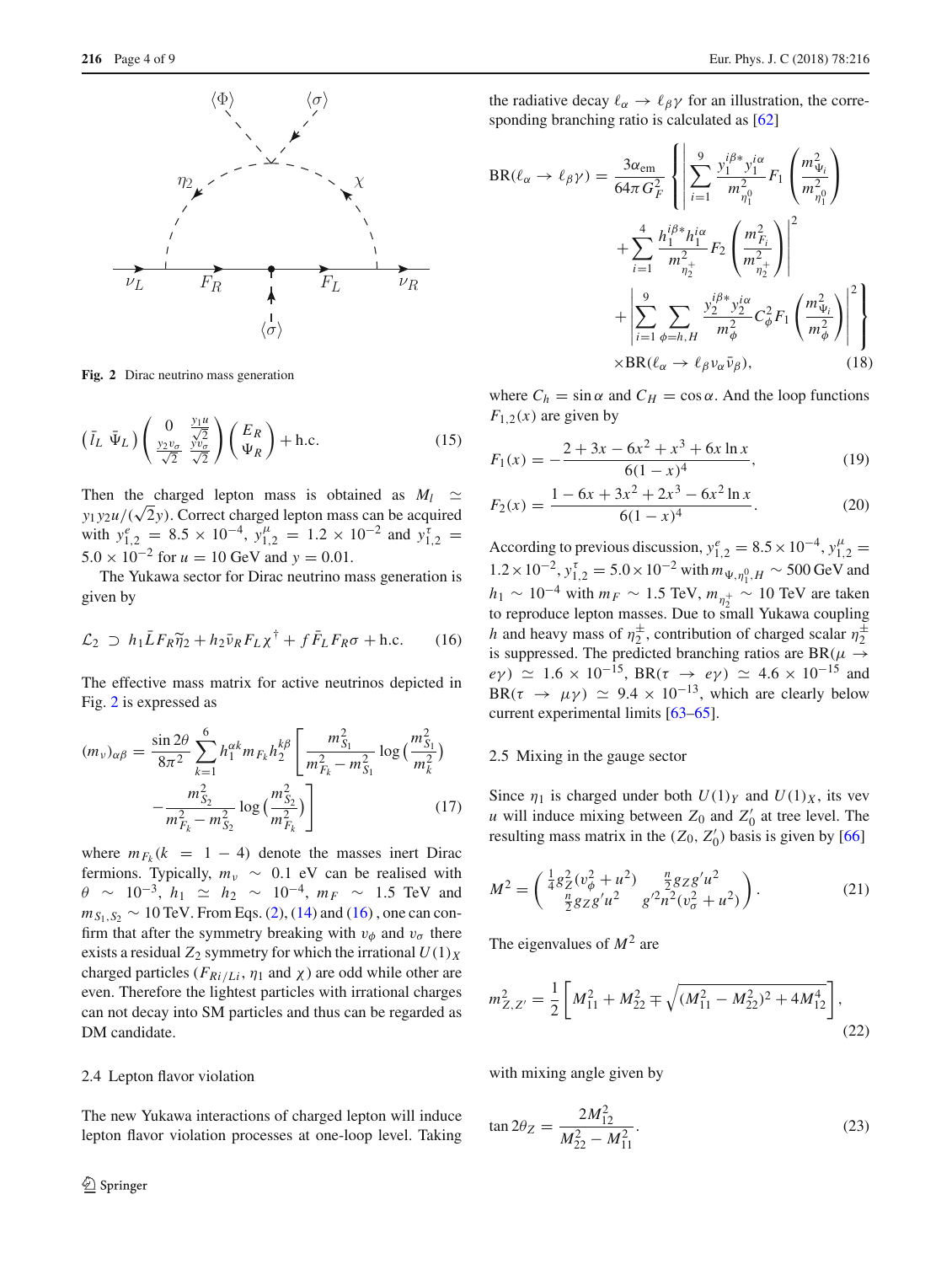As  $u^2 \ll v_\phi^2 \ll v_\sigma^2$  in this model, we have  $m_Z^2 \simeq g_Z^2 v_\phi^2 / 4$ ,  $m_{Z'}^2 \simeq g'^2 n^2 v_\sigma^2$ , and the mixing angle  $\theta_Z \sim u^2/v_\sigma^2$  is naturally suppressed. Typically, for *u* ~ 10 GeV and  $v_{\sigma}$  ~ 10 TeV, we have  $\theta_Z \sim 10^{-6}$ . Therefore, the dilepton signature  $pp \rightarrow Z' \rightarrow \ell^+ \ell^-$  at LHC is dramatically suppressed by the tiny mixing angle  $\theta_Z$ . For light *Z'* around EW-scale, the four lepton signature  $pp \rightarrow \ell^+\ell^-Z' \rightarrow \ell^+\ell^-\ell^+\ell^$ is promising at LHC [\[67\]](#page-7-14). As shown in next section, the DAMPE excess favors heavy  $Z' \leq 3$  TeV. In this case, the Z' can hardly be detected at LHC, but are within the reach of the 3 TeV CLIC in the  $e^+e^- \to Z' \to \mu^+\mu^-$  channel [\[68](#page-7-15)].

## 2.6 LHC signature

In this subsection, we qualitatively discuss possible signatures of new particles at LHC. Since decays of  $\eta_1$  scalars and  $\Psi$  depend on their masses, the resulting signatures would be different. Considering the mass spectrum  $m_{\Psi} < m_{\eta_1}$ , the decay mode of  $\eta_1$  scalars are  $\eta_1^0 \to \ell^- \Psi^+$ ,  $\eta^{\pm} \to \nu \Psi^{\pm}$ , and decay modes of  $\Psi$  are  $\Psi^{\pm} \rightarrow \ell^{\pm} Z, \ell^{\pm} h, \nu W^{\pm}$ . The promising signature would be  $pp \to \Psi^+\Psi^- \to \ell^+\ell^- ZZ$ , leading to same signature as charged fermion in type-III see-saw [\[69\]](#page-7-16). In the opposite case  $m_{\Psi} > m_{\eta_1}$ , the decay mode of  $\eta_1$  scalars are  $\eta_1^0 \to \ell^+ \ell^-$ ,  $\eta_1^{\pm} \to \ell^{\pm} \nu$ , and new decay modes of exotic charged fermion  $\Psi^{\pm} \to \ell^{\pm} \eta_1^0$ ,  $\nu \eta_1^{\pm}$  are also possible. Note that  $\eta_1$  scalars are responsible for charged fermion mass, hence  $\eta_1^0 \to \tau^+ \tau^-$  and  $\eta_1^{\pm} \to \tau^{\pm} \nu$  are the dominant decay mode. The promising signature would be  $pp \to \eta_1^0 \eta_1^{0*} \to \tau^+ \tau^- \tau^+ \tau^-, pp \to \eta_1^{\pm} \eta_1^{0} \to \tau^{\pm} \nu \tau^+ \tau^-,$ similar as the lepton-specific 2HDM [\[70\]](#page-7-17).

For the mass of scalar singlet  $m_H \sim 500$  GeV with not too small mixing angle  $\alpha \sim 0.1$ , the promising signature would be  $gg \rightarrow H \rightarrow W^+W^-$ , ZZ, hh at LHC [\[71\]](#page-7-18). Provided  $m_{\Psi}$  <  $m_{H,\eta_1}$ , the new decay channel  $H \to \ell^{\pm} \Psi^{\mp}$  is also allowed. Then, the new signature  $gg \to H \to \ell^{\pm} \Psi^{\mp}$  with  $\Psi^{\pm}$  further decaying into  $\ell^{\pm} Z$ ,  $\nu W^{\pm}$  is a good way to probe the corresponding Yukawa coupling  $y_2 \bar{E}_R \Psi_L \sigma$  introduced in this model.

As for the inert scalars, the most promising signature in principle would be  $pp \rightarrow \eta_2^+ \eta_2^- \rightarrow \ell^+ F_1 + \ell^- F_1$ , i.e.,  $\ell^+\ell^- + \cancel{E}_T$ , for fermion DM at LHC [\[72](#page-7-19)]. But actually, this dilepton signature is suppressed dramatically by heavy mass of the inert charge scalar  $m_{\eta_2^{\pm}} \sim 10 \text{ TeV}$  in our consideration [\[73](#page-7-20)], thus it is hard to probe at LHC. Similarly, the mono- $j$ signature  $pp \to \eta_2^0 \eta_2^{0*} j \to \nu \bar{\nu} F_1 \bar{F}_1 j$ , i.e.,  $j + \cancel{E}_T$ , is also challenging at LHC.

# <span id="page-4-0"></span>**3 DAMPE dark matter**

Motivated by recent DAMPE excess around 1.5 TeV, we focus on DM phenomenon in this section. Here, we consider

the lightest Dirac fermion  $F_1$  as DM candidate. The relevant interactions mediated by the new gauge boson  $Z'$  for DM and leptons are

$$
\mathcal{L}_{Z'} \supset g' Z'_{\mu} \left( Q_{E_R} \bar{E}_R \gamma^{\mu} E_R + Q_{\nu_R} \bar{\nu}_R \gamma^{\mu} \nu_R \right. \left. + Q_{F_L} \bar{F}_{L1} \gamma^{\mu} F_{L1} + Q_{F_R} \bar{F}_{R1} \gamma^{\mu} F_{R1} \right),
$$
\n(24)

with mass of gauge boson *Z'* given by  $m_{Z'} \simeq g' n v_{\sigma}$ . In the following numerical calculation, we will take  $n = 1/3$ for illustration. Therefore, we have  $Q_{E_R} = 1$ ,  $Q_{v_R} = 2/3$ ,  $Q_{F_L} = (\sqrt{11} + 1)/6$ , and  $Q_{F_R} = (\sqrt{11} - 1)/6$ .

The dominant annihilation channels for DM *F*<sup>1</sup> are

$$
\bar{F}_1 F_1 \to \bar{\ell}\ell, \bar{\nu}\nu, Z'Z'. \tag{25}
$$

Provided  $m_{Z'} > m_{F_1}$ , then the annihilation channel  $F_1F_1 \rightarrow$  $Z'Z'$  is not allowed kinematically. Hence,  $F_1F_1 \rightarrow \ell \ell$ ,  $\bar{\nu} \nu$ become dominant, which would be able to interpret the DAMPE  $e^+ + e^-$  excess when  $m_{F_1} \sim 1.5$  TeV.

#### 3.1 Constraints

In this part, we summarize some relevant constraints for DAMPE DM. To research the DM phenomenon, we implement this model into FeynRules [\[74\]](#page-7-21) package. Then, for DM relic density, we require the results calculated by micrOMEGAs4.3.5 [\[75\]](#page-7-22) in  $1\sigma$  range of Planck measurements:  $\Omega h^2 = 0.1199 \pm 0.0027$  [\[76\]](#page-7-23).

As for direct detection, the leptophilic  $Z'$  will mediate DM-electron scattering at tree level, with the corresponding cross section constrained by XENON100, i.e., σ*e* < 10−34cm2[\[77\]](#page-7-24). Because of XENON100 sensitive to axialvector couplings, the analytical expression for axial-vector DM-electron scattering is given by [\[78](#page-7-25)]

$$
\sigma_e = 3(g_F^a g_\ell^a)^2 \frac{m_e^2}{\pi m_{Z'}^4} \approx 3(g_F^a g_\ell^a)^2 \left(\frac{m_{Z'}}{10 \text{ GeV}}\right)^{-4}
$$
  
×3.1 × 10<sup>-39</sup> cm<sup>2</sup>, (26)

where  $g_F^a = g'(Q_{F_R} - Q_{F_L})/2 = -g'/6$  and  $g_\ell^a =$  $g'Q_{E_R}/2 = g'/2$ . For  $g' \sim 0.1$ ,  $m_{Z'} \sim 3$  TeV, the predicted value is far below current experimental bound. Instead, we cross section calculated as [\[78\]](#page-7-25)

value is far below current experimental bound. Instead, we  
consider the loop induced DM-nucleus scattering with the  
cross section calculated as [78]  

$$
\sigma_N = \frac{\alpha^2 Z^2 \mu_N^2}{9\pi^3 A^2 m_{Z'}^4} \sum_{\ell=e,\mu,\tau} \left( g_F^v g_\ell^v \log \frac{m_\ell^2}{\mu^2} \right)^2, \qquad (27)
$$

where  $\mu_N = m_N m_{F_1} / (m_N + m_{F_1})$  is the reduced DMnucleus mass,  $g_F^v = g'(Q_{F_R} + Q_{F_L})/2 = g'\sqrt{11/6}, g_{\ell}^v =$  $g'Q_{E_R}/2 = g'/2$  and  $\mu = m_{Z'}/\sqrt{g_F^v g_\ell^v}$  is the cut-off scale. Since current most strict direct detection constraint is per-formed by PandaX [\[79\]](#page-7-26), we take  $Z = 54$ ,  $A = 131$  and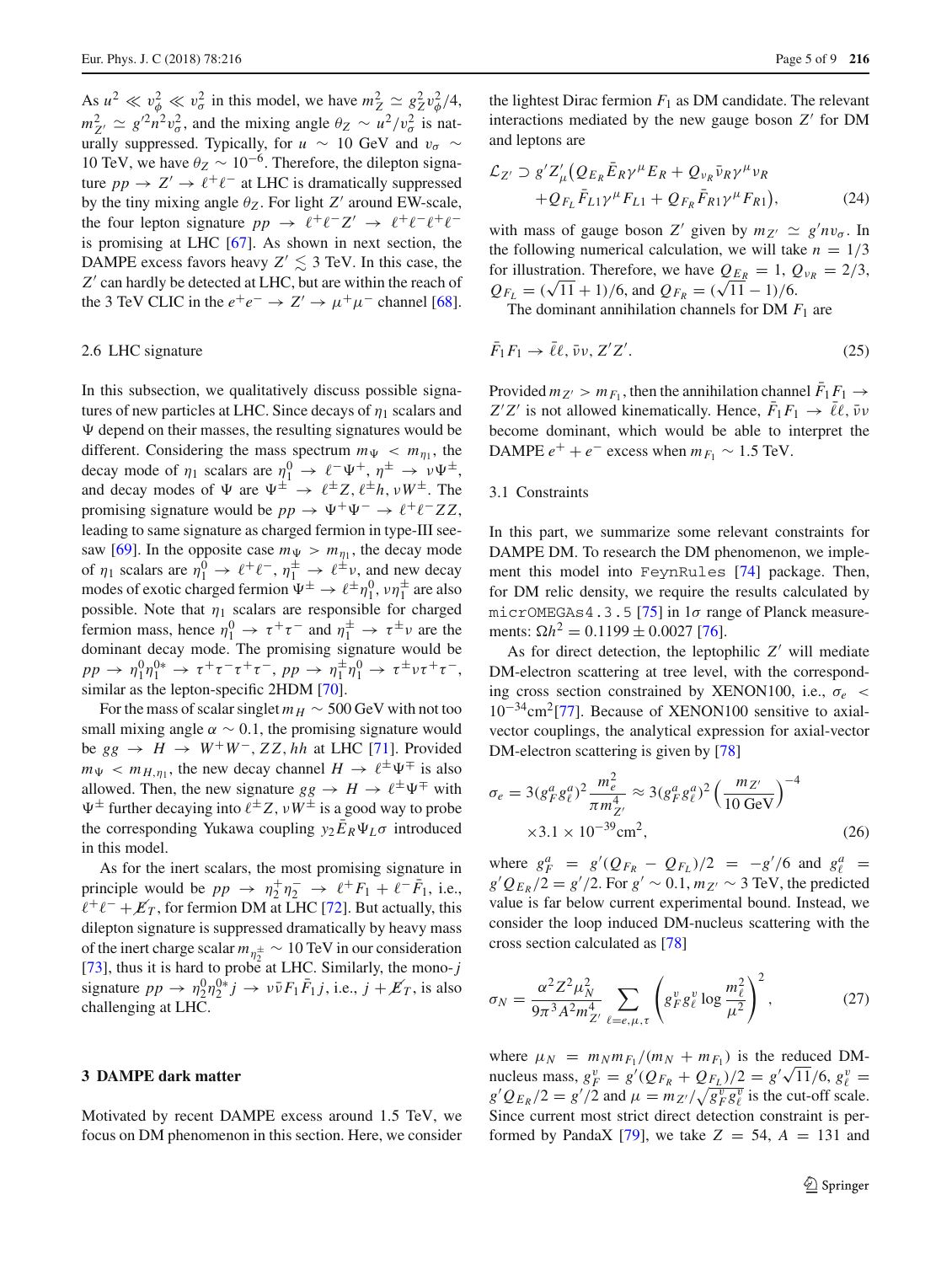

2000 2500 3000 3500 4000  $\frac{10^{-29}}{2000}$  $10^{-28}$  $10^{-2}$  $10^{-26}$  $10^{-25}$  $10^{-24}$  $10^{-7}$  $m_Z$ <sup>(GeV)</sup> PandaX  $\Omega h^2 \approx 0.12$ 

<span id="page-5-0"></span>**Fig. 3** Left: allowed region for DAMPE DM in the  $g'$ – $m_{Z'}$  plane. The green line delimit the relic density in the  $1\sigma$  range:  $\Omega h^2$  =  $0.1199 \pm 0.0027$ , while blue and red line correspond to LEP and PandaX

 $m_N = 131$  GeV for the target nucleus charge, mass number and mass respectively.

The leptophilic  $Z'$  will contribute to anomalous magnetic moments of leptons [\[80](#page-7-27)]

$$
\Delta a_{\ell} \simeq \frac{g^{\prime 2}}{12\pi^2} \frac{m_{\ell}^2}{m_{Z'}^2} \tag{28}
$$

For an universal gauge–lepton coupling, the precise measurement of  $\Delta a_{\mu}$  = (27.8 ± 8.8) × 10<sup>-10</sup> [\[81\]](#page-7-28) set a stringent bound, i.e.,  $g' \leq 5 \times 10^{-3} m_Z/1$  GeV. Meanwhile, searches for leptophilic  $Z'$  at LEP in terms of fourfermion operators provide a much more stringent bound:  $g' \lesssim 2 \times 10^{-4} m_{Z'}/1$  GeV [\[82\]](#page-7-29).

## 3.2 Fitting the DAMPE excess

To determine the allowed parameter space under above constraints from relic density, direct detection and collider searches, we scan over the  $g'$ – $m_{Z'}$  plane while fix  $m_{F_1}$  = 1500 GeV. The results are depicted in Fig. [3.](#page-5-0) Since the dominant annihilation channels into leptons are via *s*-channel, the resonance production of  $Z'$  will diminish the required *g*' coupling for correct relic density. And currently, the most stringent bound is from direct detection, which constrains *Z* around the resonance region. In Fig. [3,](#page-5-0) the predicted value of current  $\langle \sigma v \rangle$  in the halo is also shown. Slightly below the resonance, the Breit–Wigner mechanism [\[83\]](#page-7-30) greatly enhances the annihilation cross section. In contrast, we see a strong dip as a function of  $m_{Z'}$ . The green line satisfy the observed relic density, while the red curves are excluded by PandaX

bound respectively. Right: predicted value of current  $\langle \sigma v \rangle$  in the halo

just above the resonance. Considering the fact that DAMPE excess favor  $\langle \sigma v \rangle > 10^{-26}$ cm<sup>3</sup>/s as well as PandaX has excluded the region  $m_{Z'} < 2810 \text{ GeV} \cup m_{Z'} > 3380 \text{ GeV}$ , the possible region to interpret DAMPE excess falls in the range  $m_{Z'} \in [2810, 3000]$  GeV.

Based on the above analysis, we select a benchmark point (see Table [2\)](#page-6-5) to fit the sharp DAMPE excess by taking into account contributions from both nearby subhalo and Galactic halo. In our numerical calculation, we respectively use GALPROP [\[87](#page-8-0)[,88](#page-8-1)] and micrOMEGAs packages [\[75](#page-7-22)] to evaluate the background flux coming from various astrophysical sources and the flux due to DM annihilation in Galactic halo. While for subhalo contribution, we numerically solve following steady-state diffusion equation [\[84\]](#page-7-31) sources and the flux due to DM annihilation in G<br>While for subhalo contribution, we numerica<br>lowing steady-state diffusion equation [84]<br> $-\vec{\nabla} \cdot [K(E)\vec{\nabla} f(\vec{x}, E)] - \frac{\partial}{\partial E} [b(E) f(\vec{x}, E)]$ 

<span id="page-5-1"></span>
$$
-\vec{\nabla} \cdot \left[ K(E)\vec{\nabla} f(\vec{x}, E) \right] - \frac{\partial}{\partial E} \left[ b(E)f(\vec{x}, E) \right] = Q(\vec{x}, E), \tag{29}
$$

with the source term

<span id="page-5-2"></span>
$$
Q(\vec{x}, E) = \frac{\langle \sigma v \rangle}{2m_{\text{DM}}^2} \int \rho^2(r) dV \delta^3(\vec{x} - \vec{x}_{\text{sub}}) , \qquad (30)
$$

by using Green function method. In Eqs. [\(29\)](#page-5-1) and [\(30\)](#page-5-2),  $K(E) = K_0 (E/E_0)$ <sup>δ</sup> is the diffusion coefficient,  $b(E) =$  $E^2/(E_0 \tau_F)$  is the positron loss rate due to the synchrotron radiation and inverse Compton scattering,  $\langle \sigma v \rangle$  the thermal averaged cross section at present,  $\rho(r)$  and  $x_{sub}$  the density profile and location of nearby subhalo, respectively. Here we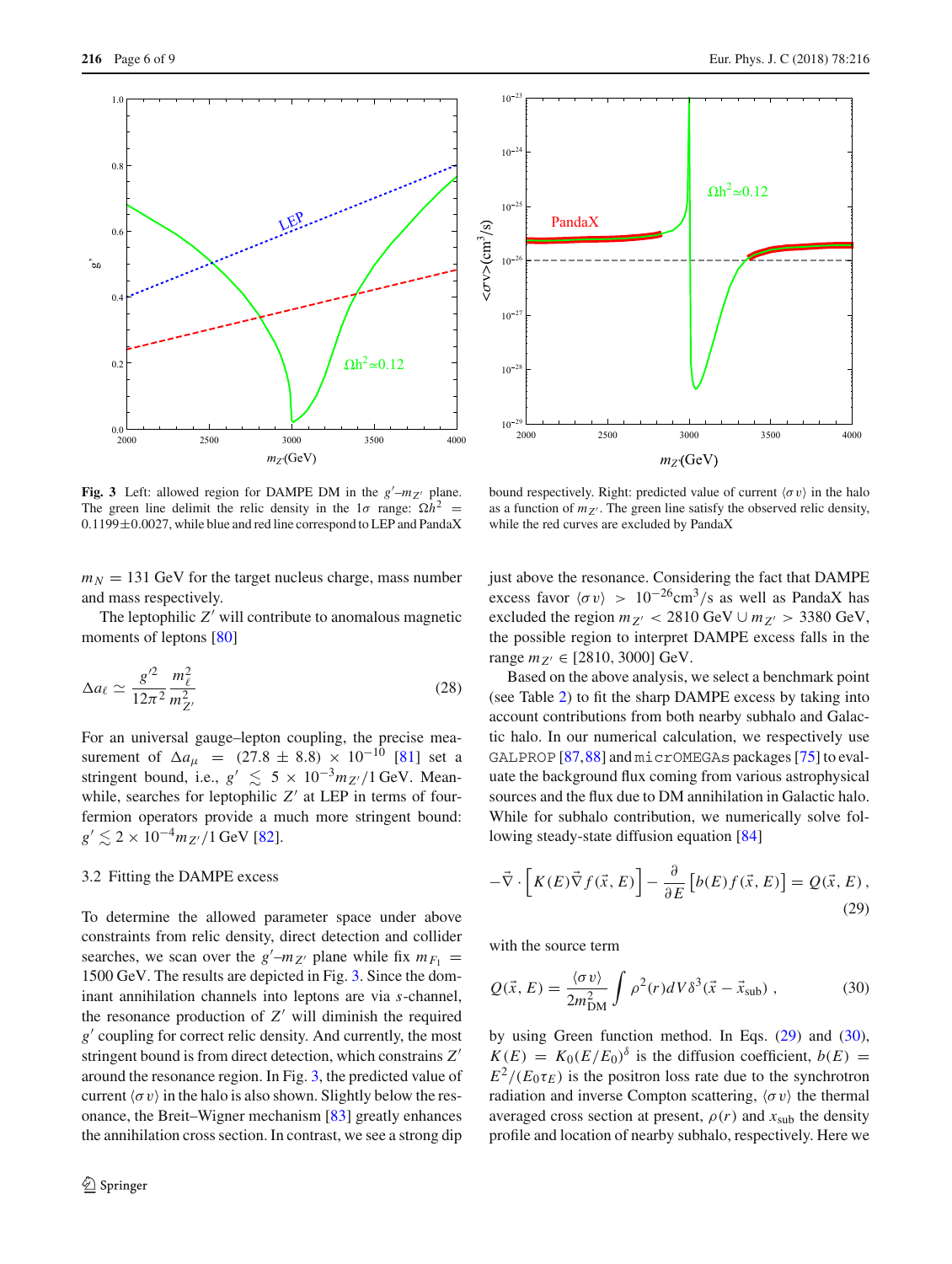

**Fig. 4** The  $e^+ + e^-$  flux for our benchmark point. The DAMPE data is

<span id="page-6-6"></span>shown in red points. The blue dotted line corresponds to Galactic halo contribution (multiplied by  $10<sup>2</sup>$ ), and cyan dashed (orange dot-dashed) line corresponds to contribution of nearby subhalo with a distance of 0.1 (0.3) kpc and the viral mass  $3 \times 10^7$   $M_{\odot}$  ( $3 \times 10^8$   $M_{\odot}$ ) [\[24](#page-7-1)]. Corresponding total fluxes (background+Galactic halo+subhalo) are also shown by solid lines with the same colors. Here we take solar modulation potential as  $\Phi_{\odot} = 700$  MV for illustration. For comparison, the direct measurements from AMS-02 [\[89](#page-8-2)] and Fermi-LAT [\[90](#page-8-3)] experiments, as well as the indirect measurement by [\[91](#page-8-4)[,92\]](#page-8-5) are also shown. The error bars of DAMPE, AMS-02 and Fermi-LAT include both systematic and statistical uncertainties

adopt propagation parameters as  $[25]$  $[25]$ :  $K_0 = 0.1093$  kpc<sup>2</sup> Myr<sup>-1</sup>,  $\delta = 1/3$ ,  $L = 4$  kpc (the half height of the Galactic diffusion cylinder),  $\tau_E = 10^{16}$  *s* (the typical loss time) and  $E_0 = 1$  GeV. In addition, we assume both Galactic halo and subhalo are follow NEW density profile [\[85,](#page-7-32)[86\]](#page-7-33):

$$
\rho(r) = \frac{\rho_s}{(r/r_s)(1 + r/r_s)^2}.
$$
\n(31)

The Galactic halo is normalized by the local density  $\rho_{\odot}$  at Sun orbit  $R_{\odot}$ , which are respectively fixed as  $\rho_{\odot} = 0.4$ GeVcm<sup>-3</sup> and  $R_{\odot} = 8.5$  kpc. While for nearby subhalo, the parameters  $\rho_s$  and  $r_s$  can be determined by its viral mass *M*<sub>vir</sub>. The fitting result for our benchmark point is presented in Fig. [4](#page-6-6) together with DAMPE data points. From which, we find that a nearby subhalo with a distance of 0.1 (0.3) kpc and the viral mass  $3 \times 10^7$   $M_{\odot}$  ( $3 \times 10^8$   $M_{\odot}$ ) can account for the DAMPE excess for our model.

# <span id="page-6-4"></span>**4 Conclusion**

In this paper, we propose an anomaly-free radiative seesaw model with an alternative leptophilic  $U(1)_X$  gauge symmetry. Under the  $U(1)_X$  symmetry, only right-handed leptons are charged. Charged leptons acquire mass via the type-I seesaw-like mechanism with heavy intermediate fermions added also for anomaly-free cancellation. Meanwhile, tiny neutrino masses are generated at one-loop level with DM candidate in the loop.

Provided all other particles are heavy enough, the dominant annihilation channel for DM  $F_1$  is  $F_1F_1 \rightarrow \ell \ell, \bar{\nu} \nu$ mediated by the new leptophilic gauge boson *Z* . Motivated by the observed DAMPE  $e^+ + e^-$  excess around 1.5 TeV, we fix  $m_{F_1} = 1.5$  TeV while consider possible constraints from relic density, direct detection and collider searches. Under all these constraints, a benchmark points, i.e.,  $m_{Z'} = 2950 \,\text{GeV}$ , is chosen from the viable region  $m_{Z'} \in [2810, 3000]$  GeV. After fitting to the observed spectrum, we find that the DAMPE excess can be explained by a nearby subhalo with a distance of 0.1 (0.3) kpc and the viral mass  $3 \times 10^7$   $M_{\odot}$  $(3 \times 10^8 M_{\odot})$ .

**Acknowledgements** The work of Weijian Wang is supported by National Natural Science Foundation of China under Grant number 11505062, Special Fund of Theoretical Physics under Grant number 11447117 and Fundamental Research Funds for the Central Universities under Grant number 2014ZD42. We thank Qiang Yuan for help on DAMPE spectrum fitting.

**Open Access** This article is distributed under the terms of the Creative Commons Attribution 4.0 International License [\(http://creativecomm](http://creativecommons.org/licenses/by/4.0/) [ons.org/licenses/by/4.0/\)](http://creativecommons.org/licenses/by/4.0/), which permits unrestricted use, distribution, and reproduction in any medium, provided you give appropriate credit to the original author(s) and the source, provide a link to the Creative Commons license, and indicate if changes were made. Funded by SCOAP3.

# **References**

- <span id="page-6-0"></span>1. E. Ma, Phys. Rev. D **73**, 077301 (2006). [arXiv:hep-ph/0601225](http://arxiv.org/abs/hep-ph/0601225)
- <span id="page-6-1"></span>2. E. Ma, Phys. Lett. B **662**, 49 (2008). [arXiv:0708.3371](http://arxiv.org/abs/0708.3371) [hep-ph]
- <span id="page-6-2"></span>3. A. Merle, M. Platscher, Phys. Rev. D **92**(9), 095002 (2015). [arXiv:1502.03098](http://arxiv.org/abs/1502.03098) [hep-ph]
- <span id="page-6-3"></span>4. A. Adulpravitchai, M. Lindner, A. Merle, R.N. Mohapatra, Phys. Lett. B **680**, 476 (2009). [arXiv:0908.0470](http://arxiv.org/abs/0908.0470) [hep-ph]
- 5. S. Kanemura, O. Seto, T. Shimomura, Phys. Rev. D **84**, 016004 (2011). [arXiv:1101.5713](http://arxiv.org/abs/1101.5713) [hep-ph]

<span id="page-6-5"></span>

| committee present rename contributions for various annihilation enamely |                |     |                       |                                                 |                                  |     |                               |  |  |  |  |
|-------------------------------------------------------------------------|----------------|-----|-----------------------|-------------------------------------------------|----------------------------------|-----|-------------------------------|--|--|--|--|
| $M_{DM}$ (GeV)                                                          | $M_{Z'}$ (GeV) |     | $\Omega_{\rm DM} h^2$ | $\langle \sigma v \rangle$ (cm <sup>3</sup> /s) | $\sigma_{SI}$ (cm <sup>2</sup> ) |     | $\nu_{\ell} \bar{\nu}_{\ell}$ |  |  |  |  |
| 1500                                                                    | 2950           | 0.2 | 0.1192                | $4.9 \times 10^{-26}$                           | $1.8 \times 10^{-46}$            | 70% | 30%                           |  |  |  |  |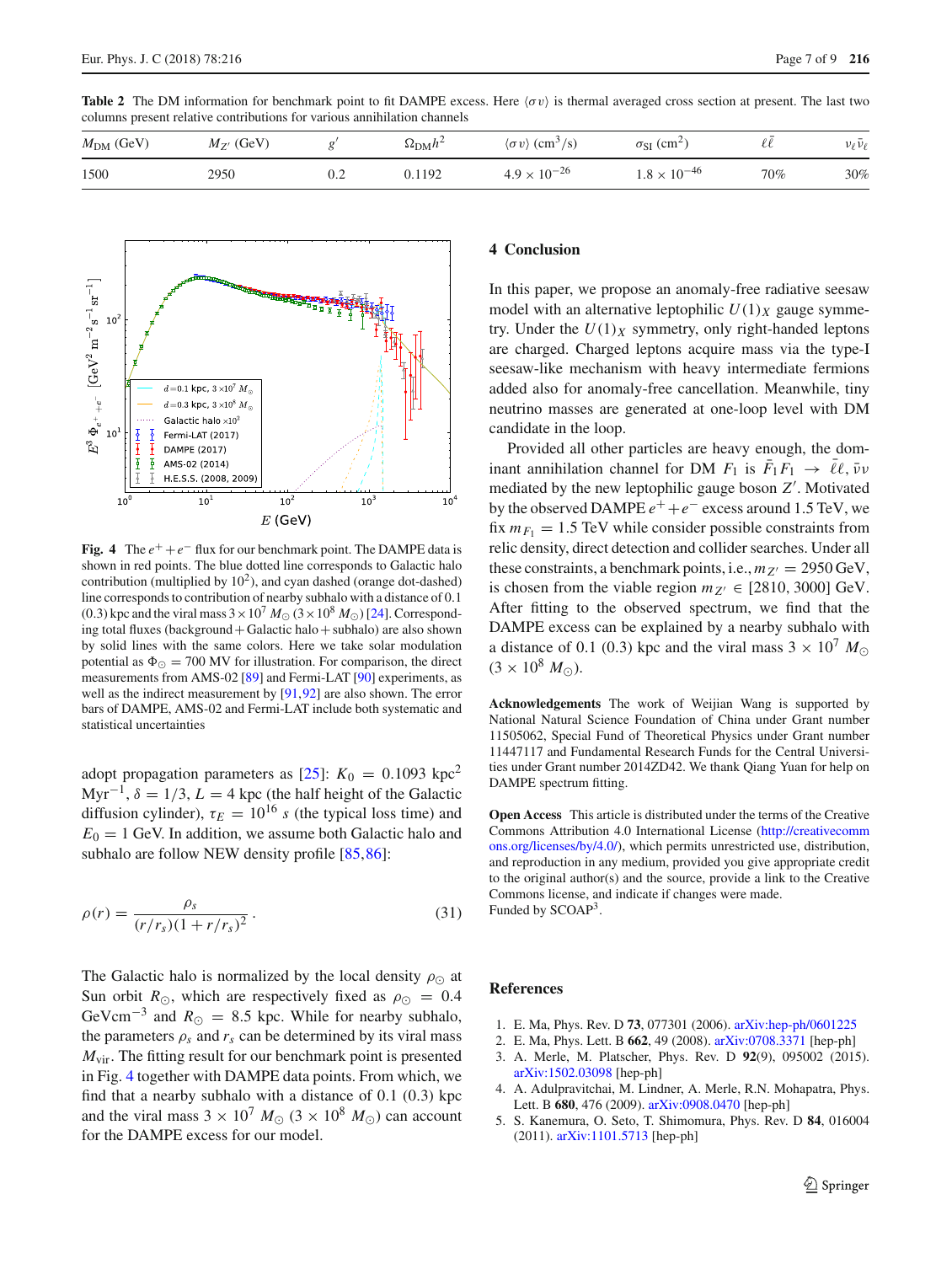- 6. W.F. Chang, C.F. Wong, Phys. Rev. D **85**, 013018 (2012). [arXiv:1104.3934](http://arxiv.org/abs/1104.3934) [hep-ph]
- 7. S. Kanemura, T. Nabeshima, H. Sugiyama, Phys. Rev. D **85**, 033004 (2012). [arXiv:1111.0599](http://arxiv.org/abs/1111.0599) [hep-ph]
- <span id="page-7-6"></span>8. S. Kanemura, T. Matsui, H. Sugiyama, Phys. Rev. D **90**, 013001 (2014). [arXiv:1405.1935](http://arxiv.org/abs/1405.1935) [hep-ph]
- <span id="page-7-7"></span>9. W. Wang, Z.L. Han, Phys. Rev. D **92**, 095001 (2015). [arXiv:1508.00706](http://arxiv.org/abs/1508.00706) [hep-ph]
- 10. E. Ma, N. Pollard, O. Popov, M. Zakeri, Mod. Phys. Lett. A **31**(27), 1650163 (2016). [arXiv:1605.00991](http://arxiv.org/abs/1605.00991) [hep-ph]
- 11. S.Y. Ho, T. Toma, K. Tsumura, Phys. Rev. D **94**(3), 033007 (2016). [arXiv:1604.07894](http://arxiv.org/abs/1604.07894) [hep-ph]
- 12. O. Seto, T. Shimomura, [arXiv:1610.08112](http://arxiv.org/abs/1610.08112) [hep-ph]
- 13. W. Wang, R. Wang, Z.L. Han, J.Z. Han, [arXiv:1705.00414](http://arxiv.org/abs/1705.00414) [hep-ph]
- 14. T. Nomura, H. Okada, Phys. Lett. B **774**, 575 (2017). [arXiv:1704.08581](http://arxiv.org/abs/1704.08581) [hep-ph]
- 15. T. Nomura, H. Okada, [arXiv:1705.08309](http://arxiv.org/abs/1705.08309) [hep-ph]
- 16. W. Chao, [arXiv:1707.07858](http://arxiv.org/abs/1707.07858) [hep-ph]
- 17. C.Q. Geng, H. Okada, [arXiv:1710.09536](http://arxiv.org/abs/1710.09536) [hep-ph]
- 18. T. Nomura, H. Okada, [arXiv:1711.05115](http://arxiv.org/abs/1711.05115) [hep-ph]
- 19. V. De Romeri, E. Fernandez-Martinez, J. Gehrlein, P.A.N. Machado, V. Niro, JHEP **1710**, 169 (2017). [arXiv:1707.08606](http://arxiv.org/abs/1707.08606) [hep-ph]
- 20. D. Nanda, D. Borah, [arXiv:1709.08417](http://arxiv.org/abs/1709.08417) [hep-ph]
- 21. A. Das, T. Nomura, H. Okada, S. Roy, Phys. Rev. D **96**(7), 075001 (2017). [arXiv:1704.02078](http://arxiv.org/abs/1704.02078) [hep-ph]
- 22. A. Das, N. Okada, D. Raut, [arXiv:1710.03377](http://arxiv.org/abs/1710.03377) [hep-ph]
- <span id="page-7-0"></span>23. A. Das, N. Okada, D. Raut, [arXiv:1711.09896](http://arxiv.org/abs/1711.09896) [hep-ph]
- <span id="page-7-1"></span>24. G. Ambrosi et al. [DAMPE Collaboration], [arXiv:1711.10981](http://arxiv.org/abs/1711.10981) [astro-ph.HE]
- <span id="page-7-2"></span>25. Q. Yuan et al., [arXiv:1711.10989](http://arxiv.org/abs/1711.10989) [astro-ph.HE]
- <span id="page-7-3"></span>26. Y.Z. Fan, W.C. Huang, M. Spinrath, Y.L.S. Tsai, Q. Yuan, [arXiv:1711.10995](http://arxiv.org/abs/1711.10995) [hep-ph]
- 27. K. Fang, X.J. Bi, P.F. Yin, [arXiv:1711.10996](http://arxiv.org/abs/1711.10996) [astro-ph.HE]
- 28. P.H. Gu, X.G. He, [arXiv:1711.11000](http://arxiv.org/abs/1711.11000) [hep-ph]
- 29. G.H. Duan, L. Feng, F. Wang, L. Wu, J.M. Yang, R. Zheng, [arXiv:1711.11012](http://arxiv.org/abs/1711.11012) [hep-ph]
- 30. L. Zu, C. Zhang, L. Feng, Q. Yuan, Y.Z. Fan, [arXiv:1711.11052](http://arxiv.org/abs/1711.11052) [hep-ph]
- 31. Y.L. Tang, L. Wu, M. Zhang, R. Zheng, [arXiv:1711.11058](http://arxiv.org/abs/1711.11058) [hep-ph]
- 32. W. Chao, Q. Yuan, [arXiv:1711.11182](http://arxiv.org/abs/1711.11182) [hep-ph]
- 33. P.H. Gu, [arXiv:1711.11333](http://arxiv.org/abs/1711.11333) [hep-ph]
- 34. P. Athron, C. Balazs, A. Fowlie, Y. Zhang, [arXiv:1711.11376](http://arxiv.org/abs/1711.11376) [hepph]
- 35. J. Cao, L. Feng, X. Guo, L. Shang, F. Wang, P. Wu, [arXiv:1711.11452](http://arxiv.org/abs/1711.11452) [hep-ph]
- 36. G.H. Duan, X.G. He, L. Wu, J.M. Yang, [arXiv:1711.11563](http://arxiv.org/abs/1711.11563) [hepph]
- 37. X. Liu, Z. Liu, [arXiv:1711.11579](http://arxiv.org/abs/1711.11579) [hep-ph]
- 38. X.J. Huang, Y.L. Wu, W.H. Zhang, Y.F. Zhou, [arXiv:1712.00005](http://arxiv.org/abs/1712.00005) [astro-ph.HE]
- 39. W. Chao, H.K. Guo, H.L. Li, J. Shu, [arXiv:1712.00037](http://arxiv.org/abs/1712.00037) [hep-ph]
- 40. H.B. Jin, B. Yue, X. Zhang, X. Chen, [arXiv:1712.00362](http://arxiv.org/abs/1712.00362) [astroph.HE]
- 41. Y. Gao, Y.Z. Ma, [arXiv:1712.00370](http://arxiv.org/abs/1712.00370) [astro-ph.HE]
- 42. J.S. Niu, T. Li, R. Ding, B. Zhu, H.F. Xue, Y. Wang, [arXiv:1712.00372](http://arxiv.org/abs/1712.00372) [astro-ph.HE]
- 43. C.H. Chen, C.W. Chiang, T. Nomura, [arXiv:1712.00793](http://arxiv.org/abs/1712.00793) [hep-ph]
- 44. T. Li, N. Okada, Q. Shafi, [arXiv:1712.00869](http://arxiv.org/abs/1712.00869) [hep-ph]
- 45. P.H. Gu, [arXiv:1712.00922](http://arxiv.org/abs/1712.00922) [hep-ph]
- 46. T. Nomura, H. Okada, [arXiv:1712.00941](http://arxiv.org/abs/1712.00941) [hep-ph]
- 47. R. Zhu, Y. Zhang, [arXiv:1712.01143](http://arxiv.org/abs/1712.01143) [hep-ph]
- 48. K. Ghorbani, P.H. Ghorbani, [arXiv:1712.01239](http://arxiv.org/abs/1712.01239) [hep-ph]
- 49. J. Cao, L. Feng, X. Guo, L. Shang, F. Wang, P. Wu, L. Zu, [arXiv:1712.01244](http://arxiv.org/abs/1712.01244) [hep-ph]
- 50. F. Yang, M. Su, [arXiv:1712.01724](http://arxiv.org/abs/1712.01724) [astro-ph.HE]
- 51. R. Ding, Z.L. Han, L. Feng, B. Zhu, [arXiv:1712.02021](http://arxiv.org/abs/1712.02021) [hep-ph]
- 52. G.L. Liu, F. Wang, W. Wang, J.M. Yang, [arXiv:1712.02381](http://arxiv.org/abs/1712.02381) [hepph]
- 53. S.F. Ge, H.J. He, [arXiv:1712.02744](http://arxiv.org/abs/1712.02744) [astro-ph.HE]
- 54. Y. Zhao, K. Fang, M. Su, M.C. Miller, [arXiv:1712.03210](http://arxiv.org/abs/1712.03210) [astroph.HE]
- 55. Y. Sui, Y. Zhang, [arXiv:1712.03642](http://arxiv.org/abs/1712.03642) [hep-ph]
- 56. N. Okada, O. Seto, [arXiv:1712.03652](http://arxiv.org/abs/1712.03652) [hep-ph]
- 57. A. Fowlie, [arXiv:1712.05089](http://arxiv.org/abs/1712.05089) [hep-ph]
- <span id="page-7-4"></span>58. J. Cao, X. Guo, L. Shanga, F. Wang, P. Wu, [arXiv:1712.05351](http://arxiv.org/abs/1712.05351) [hep-ph]
- <span id="page-7-5"></span>59. L.M. Krauss, F. Wilczek, Phys. Rev. Lett. **62**, 1221 (1989)
- <span id="page-7-8"></span>60. G. Aad et al. [ATLAS and CMS Collaborations], JHEP **1608**, 045 (2016). [\[arXiv:1606.02266](http://arxiv.org/abs/1606.02266) [hep-ex]]
- <span id="page-7-9"></span>61. W. Wang, Z.L. Han, Phys. Rev. D **94**(5), 053015 (2016). [arXiv:1605.00239](http://arxiv.org/abs/1605.00239) [hep-ph]
- <span id="page-7-10"></span>62. R. Ding, Z.L. Han, Y. Liao, H.J. Liu, J.Y. Liu, Phys. Rev. D **89**(11), 115024 (2014). [arXiv:1403.2040](http://arxiv.org/abs/1403.2040) [hep-ph]
- <span id="page-7-11"></span>63. A.M. Baldini et al. [MEG Collaboration], Eur. Phys. J. C **76**(8), 434 (2016). [arXiv:1605.05081](http://arxiv.org/abs/1605.05081) [hep-ex]
- 64. J. Adam et al. [MEG Collaboration], Phys. Rev. Lett. **110**, 201801 (2013). [arXiv:1303.0754](http://arxiv.org/abs/1303.0754) [hep-ex]
- <span id="page-7-12"></span>65. B. Aubert, et al. [BaBar Collaboration], Phys. Rev. Lett. **104**, 021802 (2010). [arXiv:0908.2381](http://arxiv.org/abs/0908.2381) [hep-ex]
- <span id="page-7-13"></span>66. P. Langacker, Rev. Mod. Phys. **81**, 1199 (2009). [arXiv:0801.1345](http://arxiv.org/abs/0801.1345) [hep-ph]
- <span id="page-7-14"></span>67. N.F. Bell, Y. Cai, R.K. Leane, A.D. Medina, Phys. Rev. D **90**(3), 035027 (2014). [arXiv:1407.3001](http://arxiv.org/abs/1407.3001) [hep-ph]
- <span id="page-7-15"></span>68. S.O. Kara, M. Sahin, S. Sultansoy, S. Turkoz, JHEP **1108**, 072 (2011). [arXiv:1103.1071](http://arxiv.org/abs/1103.1071) [hep-ph]
- <span id="page-7-16"></span>69. T. Li, X.G. He, Phys. Rev. D **80**, 093003 (2009). [arXiv:0907.4193](http://arxiv.org/abs/0907.4193) [hep-ph]
- <span id="page-7-17"></span>70. T. Abe, R. Sato, K. Yagyu, JHEP **1507**, 064 (2015). [arXiv:1504.07059](http://arxiv.org/abs/1504.07059) [hep-ph]
- <span id="page-7-18"></span>71. T. Robens, T. Stefaniak, Eur. Phys. J. C **76**(5), 268 (2016). [arXiv:1601.07880](http://arxiv.org/abs/1601.07880) [hep-ph]
- <span id="page-7-19"></span>72. R. Ding, Z.L. Han, Y. Liao, W.P. Xie, JHEP **1605**, 030 (2016). [arXiv:1601.06355](http://arxiv.org/abs/1601.06355) [hep-ph]
- <span id="page-7-20"></span>73. C. Guella, D. Cherigui, A. Ahriche, S. Nasri, R. Soualah, Phys. Rev. D **93**(9), 095022 (2016). [arXiv:1601.04342](http://arxiv.org/abs/1601.04342) [hep-ph]
- <span id="page-7-21"></span>74. A. Alloul, N.D. Christensen, C. Degrande, C. Duhr, B. Fuks, Comput. Phys. Commun. **185**, 2250 (2014). [arXiv:1310.1921](http://arxiv.org/abs/1310.1921) [hep-ph]
- <span id="page-7-22"></span>75. G. Blanger, F. Boudjema, A. Pukhov, A. Semenov, Comput. Phys. Commun. **192**, 322 (2015). [arXiv:1407.6129](http://arxiv.org/abs/1407.6129) [hep-ph]
- <span id="page-7-23"></span>76. P.A.R. Ade et al. [Planck Collaboration], Astron. Astrophys. **594**, A13 (2016). [arXiv:1502.01589](http://arxiv.org/abs/1502.01589) [astro-ph.CO]
- <span id="page-7-24"></span>77. E. Aprile et al. [XENON100 Collaboration], Science **349**(6250), 851 (2015). [arXiv:1507.07747](http://arxiv.org/abs/1507.07747) [astro-ph.CO]
- <span id="page-7-25"></span>78. J. Kopp, V. Niro, T. Schwetz, J. Zupan, Phys. Rev. D **80**, 083502 (2009). [arXiv:0907.3159](http://arxiv.org/abs/0907.3159) [hep-ph]
- <span id="page-7-26"></span>79. X. Cui et al. [PandaX-II Collaboration], Phys. Rev. Lett. **119**(18), 181302 (2017). [arXiv:1708.06917](http://arxiv.org/abs/1708.06917) [astro-ph.CO]
- <span id="page-7-27"></span>80. P. Fayet, Phys. Rev. D **75**, 115017 (2007). [arXiv:hep-ph/0702176](http://arxiv.org/abs/hep-ph/0702176) [HEP-PH]
- <span id="page-7-28"></span>81. G.W. Bennett et al. [Muon g-2 Collaboration], Phys. Rev. D **73**, 072003 (2006). [arXiv:hep-ex/0602035](http://arxiv.org/abs/hep-ex/0602035)
- <span id="page-7-29"></span>82. The LEP Collaborations, [arXiv:hep-ex/0312023](http://arxiv.org/abs/hep-ex/0312023)
- <span id="page-7-30"></span>83. M. Ibe, H. Murayama, T.T. Yanagida, Phys. Rev. D **79**, 095009 (2009). [arXiv:0812.0072](http://arxiv.org/abs/0812.0072) [hep-ph]
- <span id="page-7-31"></span>84. M. Cirelli et al., JCAP **1103**, 051 (2011) Erratum: [JCAP **1210**, E01 (2012)] [arXiv:1012.4515](http://arxiv.org/abs/1012.4515) [hep-ph]
- <span id="page-7-32"></span>85. J.F. Navarro, C.S. Frenk, S.D.M. White, Astrophys. J. **462**, 563 (1996). [arXiv:astro-ph/9508025](http://arxiv.org/abs/astro-ph/9508025)
- <span id="page-7-33"></span>86. J.F. Navarro, C.S. Frenk, S.D.M. White, Astrophys. J. **490**, 493 (1997). [arXiv:astro-ph/9611107](http://arxiv.org/abs/astro-ph/9611107)